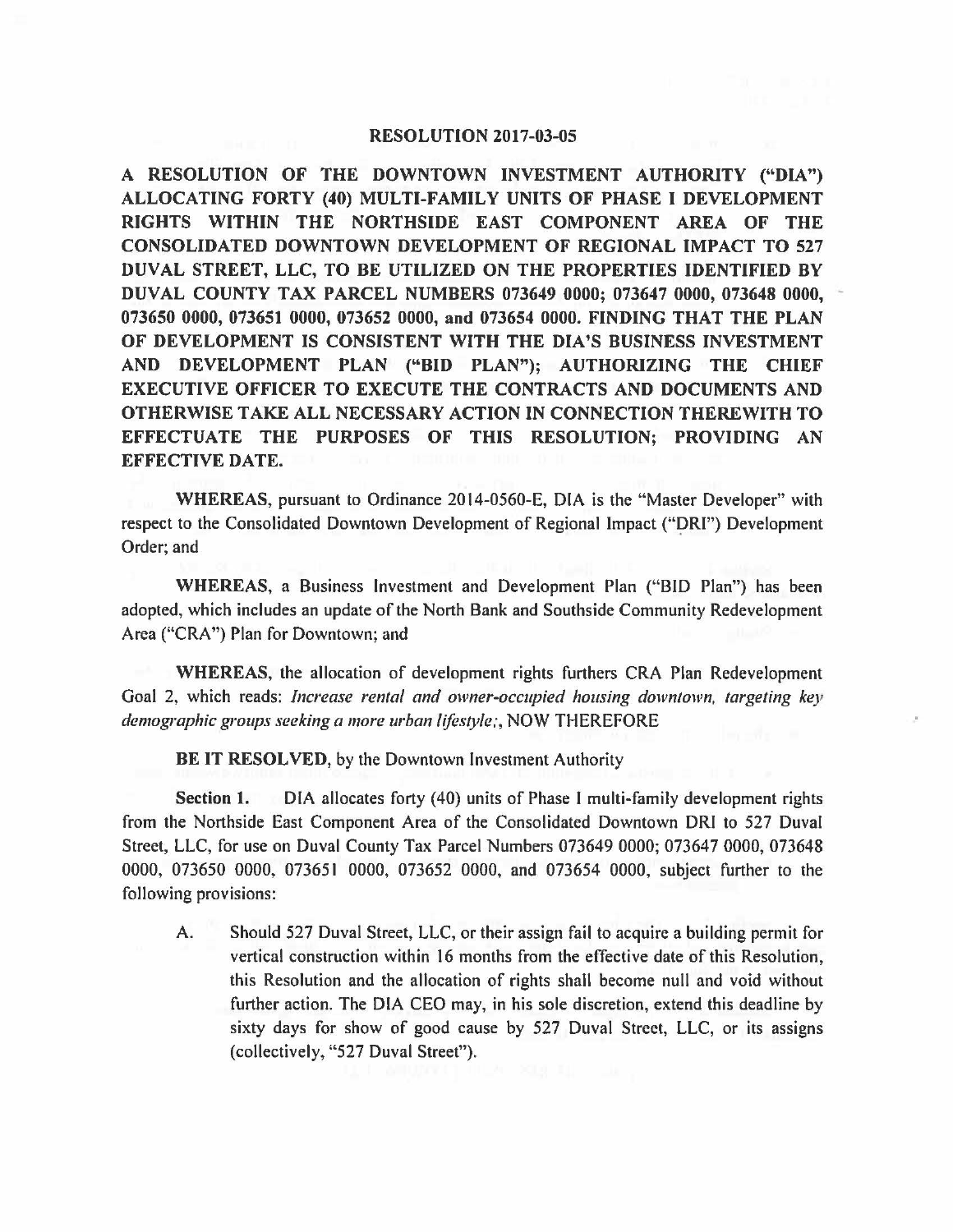- B. Should 527 Duval Street fail to commence vertical construction within 18 months from the effective date of this Resolution, this Resolution and the allocation of rights shall become null and void without further action. The DIA CEO may, in his sole discretion, extend this deadline by sixty days for show of good cause by 527 Duval Street.
- C. Should 527 Duval Street fail to meet any of the deadlines identified in Paragraphs A through B, above, the development rights will automatically revert back to the DIA.
- D. Any proposed assignment by Developer of the allocation of development rights shall be subject to the prior written approval of the Chief Executive Officer of the DIA ("CEO"), not to be unreasonably withheld, conditioned, or delayed. Any such assignee shall be an affiliate or related company of developer and shall provide documentation and other information as reasonably requested by the CEO demonstrating it has the experience and financial capability of completing the development of the Property. Such assignee must enter into an assignment and assumption agreement in form and content as reasonably approved by the CEO.

**Section 2.** The DIA hereby finds that the conversion is supported by the following Goal and Strategic Objective of the BID Plan:

A. Strategic Goal:

Goal 2: *Increase renlal and owner-occupied housing downtown, targeting key demographic groups seeking a more urban lifestyle.* 

- B. The following strategic objectives:
	- Actively pursue a minimum of 3,850 built and occupied multi-family dwelling units by 2025; and strive to induce construction of 350 multi-family dwelling units per year.
	- Leverage land contributions, infrastructure investments, incentive grants, and low interest loans.

'

**Section 3.** The Chief Executive Officer is hereby authorized to execute the contracts and documents and otherwise take all necessary action in connection therewith to effectuate the purposes of this Resolution.

**Section 4.** The Effective Date of this Resolution is the date upon execution of the Resolution by the Chair of the DIA Board.

(SIGNATURES ON FOLLOWING PAGE)